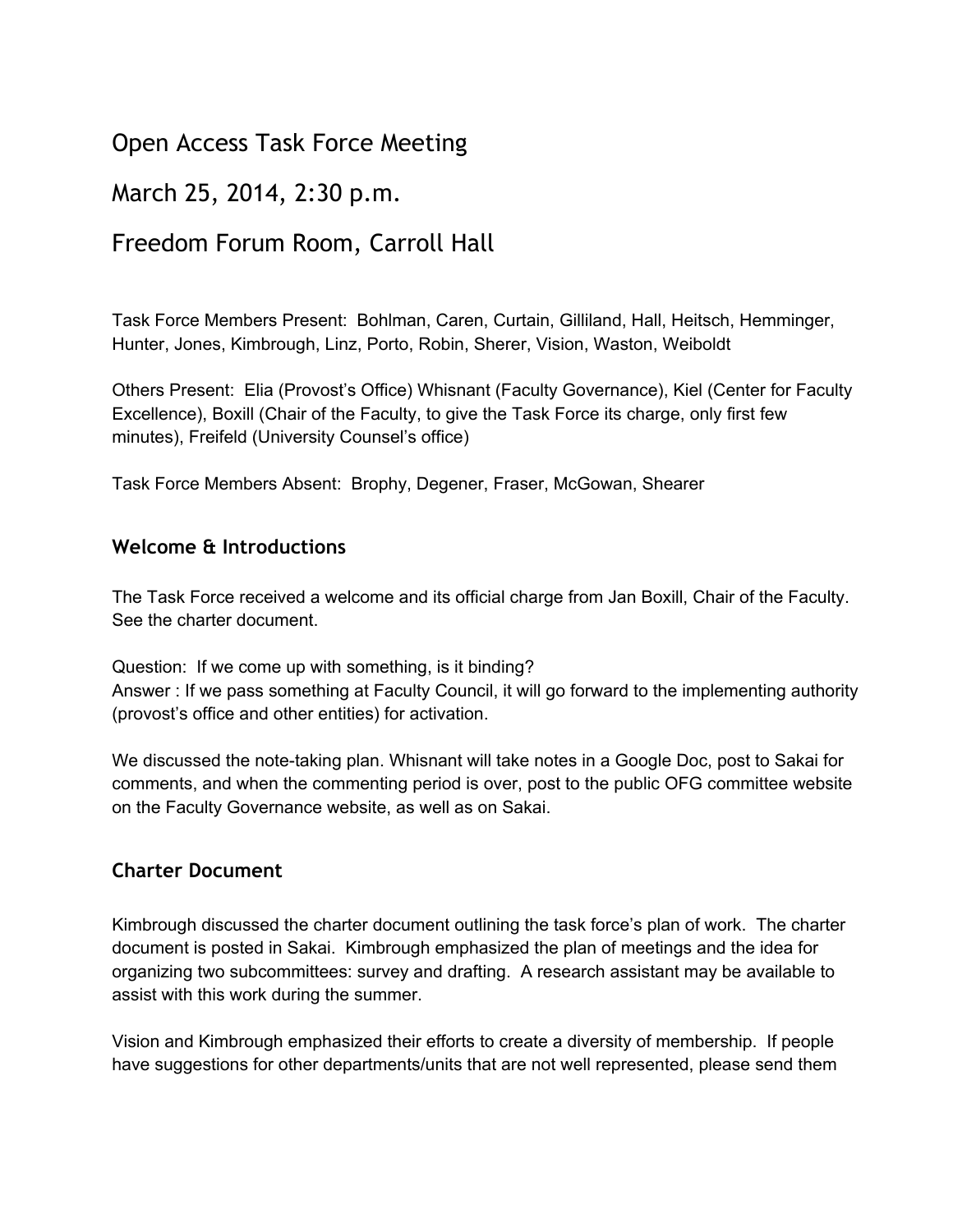along. Vision noted that we do still have some holes; we can add people or consult with others if need be.

Curtain suggested representation from Physics and Philosophy, which have other pre-publication processes for circulating scholarship. Weiboldt suggested adding someone else from the School of Medicine.

#### **Ground Rules Document**

Kimbrough summarized the Ground Rules Document outlining general expectations and plans for the committee's work process, which is also posted on Sakai.

### **Overview of Open Access**

Vision presented a set of slides outlining a typical rights-retention policy and highlighted the "Choice Points" memo (posted on Sakai) that describes specific issues that will have to be resolved when an institution considers a policy..

Vision explained that typical policies require deposit of final peerreviewed manuscript into a university repository; by virtue of the policy, faculty have a pre-existing agreement with the university before they enter into any agreements with publishers. Typical policies have an article-by-article opt-out option. Some policies allow embargoes that delay making the article freely accessible until a later point.

Vision noted that we are not talking about books, or theses, or final published copies, but only the final peer reviewed manuscripts.

Vision explained that the success of these policies depends on how they are implemented. The ones that are most successful in terms of getting compliance (in that most documents become most freely available) require immediate deposit and link that to promotion/performance evaluation. More typical in the US is the policy that Harvard, Duke, and the University of California have, which requires immediate deposit, with embargoes or waivers possible. A third type is one where deposit is required but only when publishers approve. This usually leads to an embargo for a year or so. Fourth is what UNC presently has, which is a policy that recommends using OA venues or an institutional repository, but makes no requirement. (Most in the room were not previously aware that we had this.)

Vision showed an example of a successful university repository at the University of California, and a related Google search that shows that Google does index/find these articles. OA in this way exposes things outside traditional university or library routes.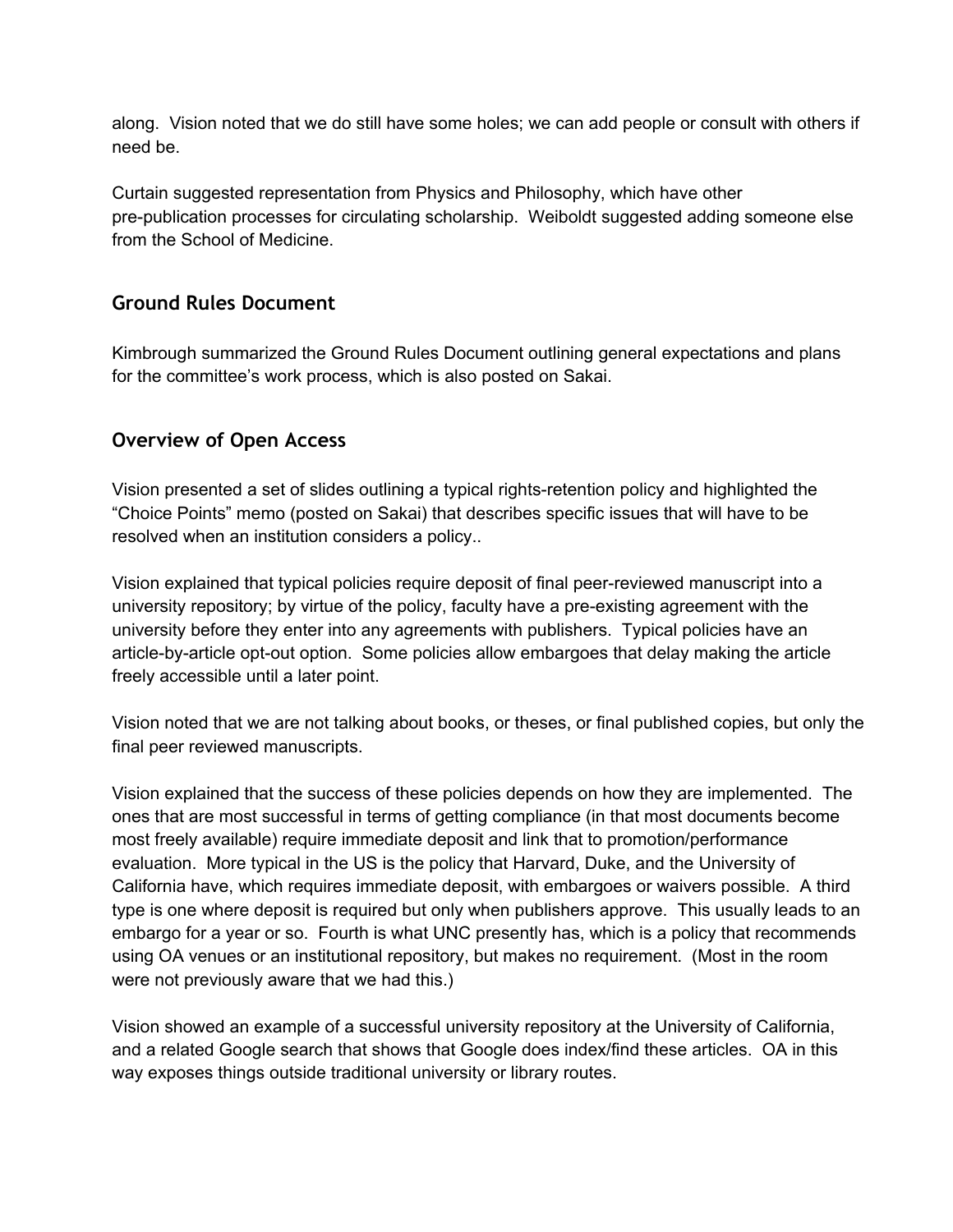Who would benefit? Vision's slides outlined a list, including less wealthy institutions, companies' researchers, non-academic audiences, alumni/prospective students, teachers, students, journalists/bloggers (much of popular science writing now based on this), and ourselves for other uses, including in classes. A good institutional repository underlying the rights retention is really what makes this work.

Decision points: Vision highlighted the specifics outlined in the Choice Points memo. On coverage, Vision did note that we are not considering anything other than articles here. On strength, it will be important to decide if and how we will require compliance. Will we make this a part of annual reporting? Vision also discussed issues of the nature of license granted, how exceptions will be handled, and implementation plans.

### **Questions and General Discussion**

Porto: Any possibility of a consortium of these repositories?

Hunter and Gilliland: there are and have been some consortia, but it hasn't been an area of the most robust work because there is so much variation in what individual institutions are doing, in terms of specifics of the policy. In general, as a result, people have not tried to do this across a larger set of entities. Vision did note that libraries have collaborated on development of the underlying repository software, but he said that implementation has tended to be conducted on a site-by-site basis. Gilliland noted that the difficulties are more political than technical. Hunter said there may be a point in the future where you get there (Pub Med Central is probably the most like this now), but generally we are not there yet.

Hunter: What is the mechanism on this campus to deposit this material? We do have the Carolina Digital Repository, which the library manages; it is robust and can provide these services, and we can talk about this when the time comes.

Curtain: on the coverage (e.g. "we're not including books") issue: Described a situation in math disciplines where there is actually pressure to release even books in OA (the fact that they typeset their own work is part of what underlies this). Curtain asked if we should talk about the inclusion of (book) manuscripts in our conversations (math, physics both might fit this model).

Vision said that this issue is likely to be very sensitive especially for those who get royalties--though Jones said his forthcoming publisher (Bloomsbury) has no problem with this. Vision said one question here is about what we encourage or support, which may be broader than what we ought to mandate. Kiel added that if the Task Force wishes to discuss this, it certainly can, but Vision expressed a desire to be as efficient as we can with Task Force time, and therefore should not spend a lot of time on issues that don't have "legs."

Kiel suggested moving into the breakout groups.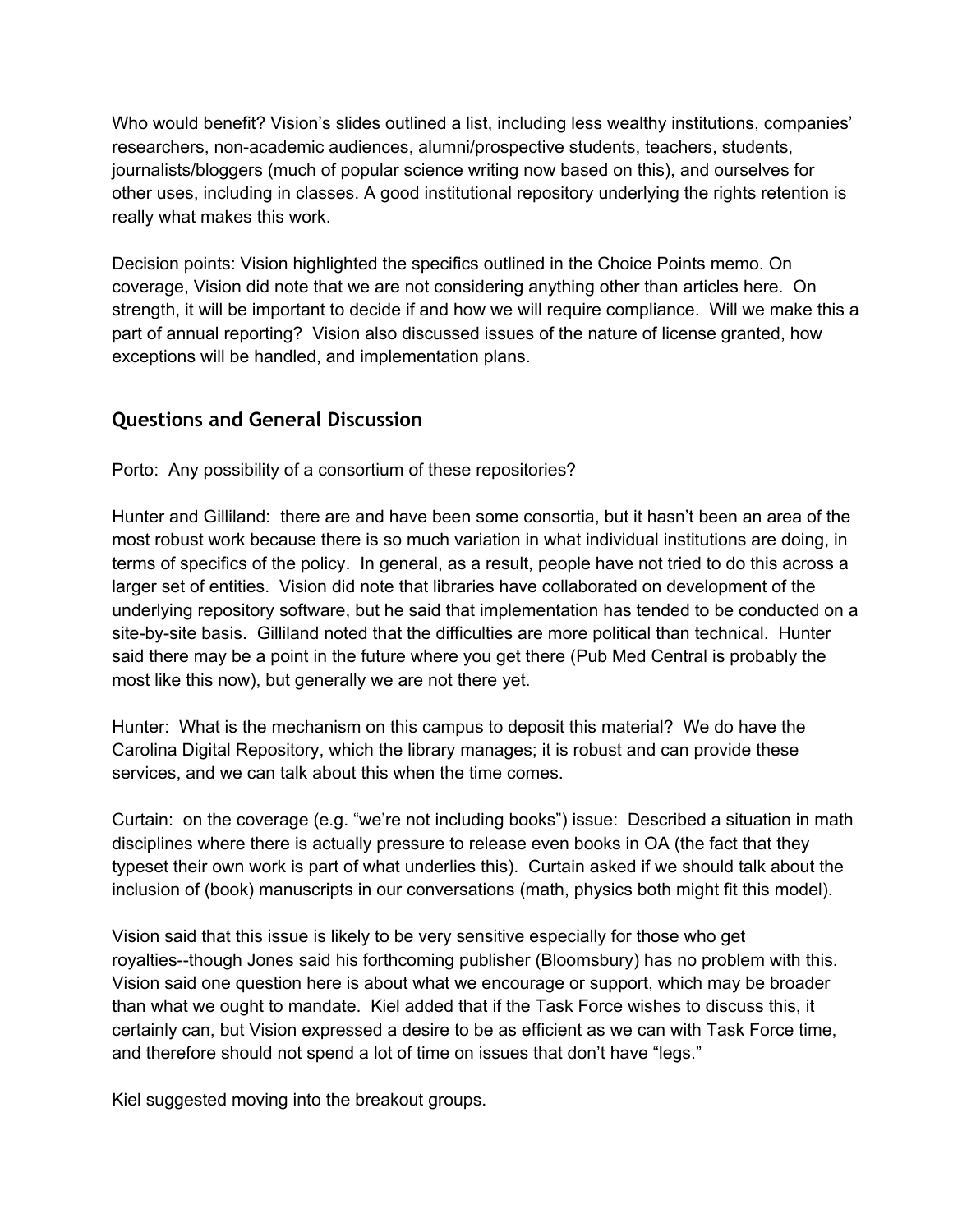Weiboldt observed that some collective bargaining aspects are relevant here; if whole departments say no one may opt out, that's a problem; we do have to worry if there is a waiver, that faculty will be pressured to waive. Also, might this press the university to be involved in negotiations with publishers? That creates an internal resources issue.

Porto expressed his feeling that the research created should be freely available to students and faculty and said that we need collective action to press back against the publishers.

## **Breakout Groups to ID Key Issues for Task Force**

Kiel introduced the plan of the breakout groups. He asked members at four tables to make a list of critical issues they would like to see the Task Force explore. The groups were to take 20 minutes to discuss this and will then create a consolidated list.

After the small groups finished their discussions, we went around the room from one table to the next and made the following list of issues of concern:

- Harmonize our publication practices with the stated mission of the university, to build expand and distribute knowledge to the people of NC.
- Explore the impact of an OA policy on non-science disciplines and journals because of the fear of harming the disciplinary journals and individuals in those disciplines.
- How this would relate to student publications and research-especially at the graduate level, and especially dissertations (embargoes, professional development, future hiring). How might OA for student publications harm students' future prospects?
- Copyright issue--pre-existing agreements between author and universities--how does that harmonize with the author's agreements with the publishers?
- Harmonize with peer institutions. What are peers doing, and how do we fit with that; what are the benefits of collective, multi-institution action for effecting change?
- Why not all materials, including books?
- What about digital publications, those with multi-media, other forms like drama, artistic pieces, performances, data, non-textual content, etc. What about syllabi? (And how does any of this relate to public records laws?)
- If these materials will be used for promotions and hiring, and by search committees, how might having something short of the final, edited version posted online be detrimental to a candidate?
- How to strengthen collective bargaining, especially in regard to the discretion faculty would have to request/get a waiver? Where do you set the default on waiving? Do we say there is no opting out? Or do decisions about this get made at department or school level?
- Enforcement: how? Institutional role in enforcing or supporting the policy? How high do you have to go to get an opt-out?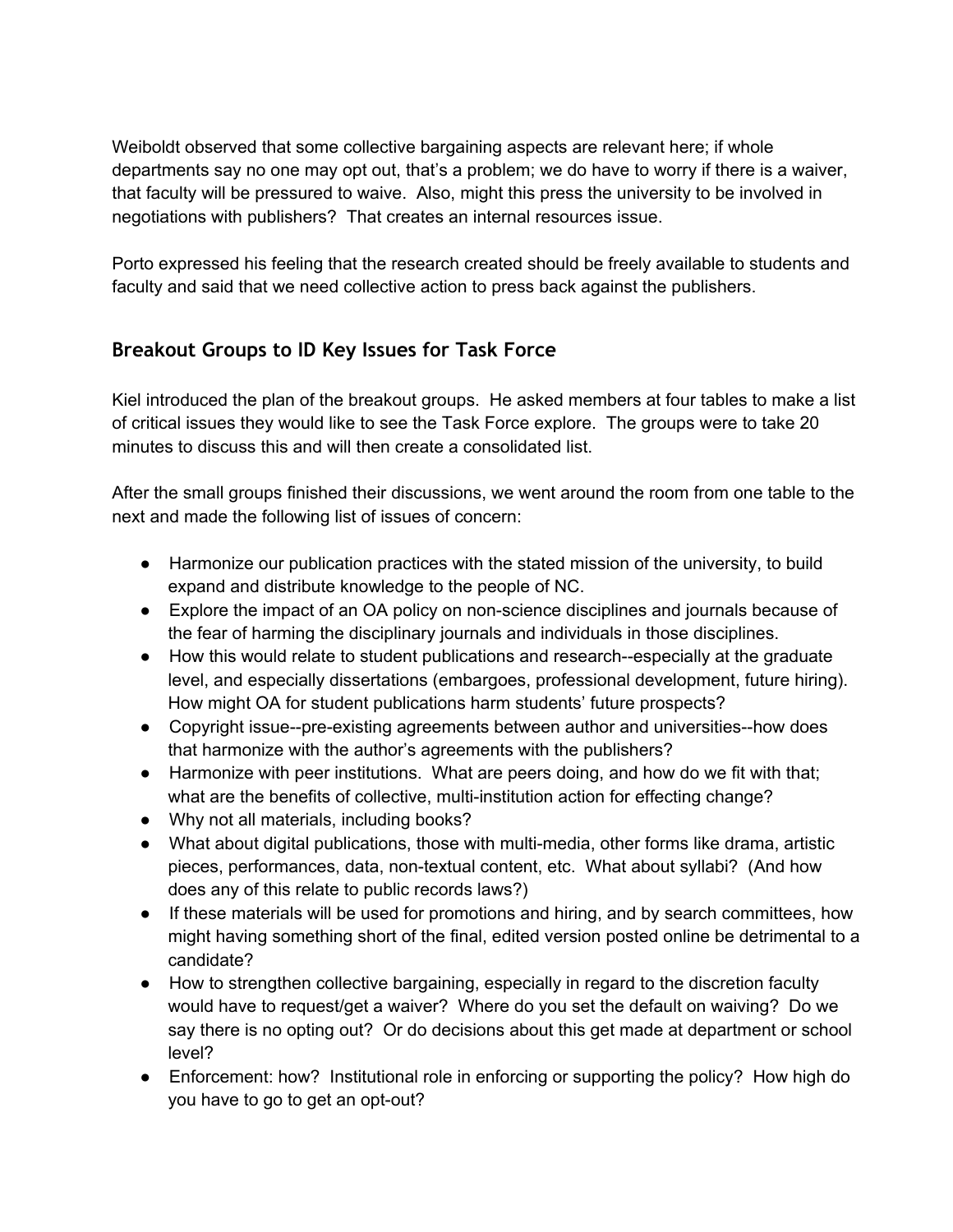- Incentives: What incentives might be offered for compliance?
- Financial stakes: What do publishers lose from this, what is relationship between disciplines that profit from publications, vs those that don't? What are the financial implications for all parties?
- Whether the opt-out can be exercised after the fact. Can someone change their mind or revoke the license? To what extent does that university take rights, and to what extent does the university give rights back to the author when the author leaves the university? How broad is the gift of rights--just to deposit, or something more? And what does the university give back to the author? (Weiboldt clarified that in the proposed policies you are protecting authors by pre-assigning rights before publishers get involved.)
- Administrative strain that implementation might put on the university? Who will bear this burden? What level of obligation does the university have to enhance discoverability? Who will remove (copyrighted?) images, sound, or data files, perhaps, that an author has secured, from a manuscript being posted to institutional repository? Who will sort through the paper and handle the permissions issues?
- Tenure. Factoring discussions of the repository and the policy in relation to tenure process. A conversation about how scholarship is disseminated pre-peer review, vs after--what counts for tenure.
- How much of an audience is there for OA manuscripts in various fields? This may differ from field to field. Who, in practice, really might benefit from having this material open? Are we working to bolster Google, or are there other beneficiaries?
- Working with professional societies.
- Health Affairs-related issues; need to be sure and factor in.

Vision said we will have to look at this list, consolidate into headings and questions for research.

Our next session (April 22, 12:00 p.m., Freedom Forum) will include two speakers from other institutions, Kevin Smith, Director of the Copyright and Scholarly Communications Office at Duke University Libraries, and Chris Kelty (Anthropology, UCLA, faculty member) for a public discussion (20 min each, 40 minutes for public discussion). See the public announcement at http://faccoun.unc.edu/2014/03/open-access-task-force-to-hold-forum-422/

How can we refine this list into a set of questions for speakers?

Porto: Do we know if other universities in the UNC-system are doing anything about this? Gilliland says UNCG does have "some kind of policy" that is relatively new; we don't know details. Porto advocated looking into whether this might be something to look into at the systemwide level, rather than just at Chapel Hill. However, Hunter raised the concern of "scope creep" for the Task Force.

Kimbrough said that we will create a synthesizing document of issues for the next meeting and invited others to bring questions. Curtain suggested "doing the do-able" at the flagship and then